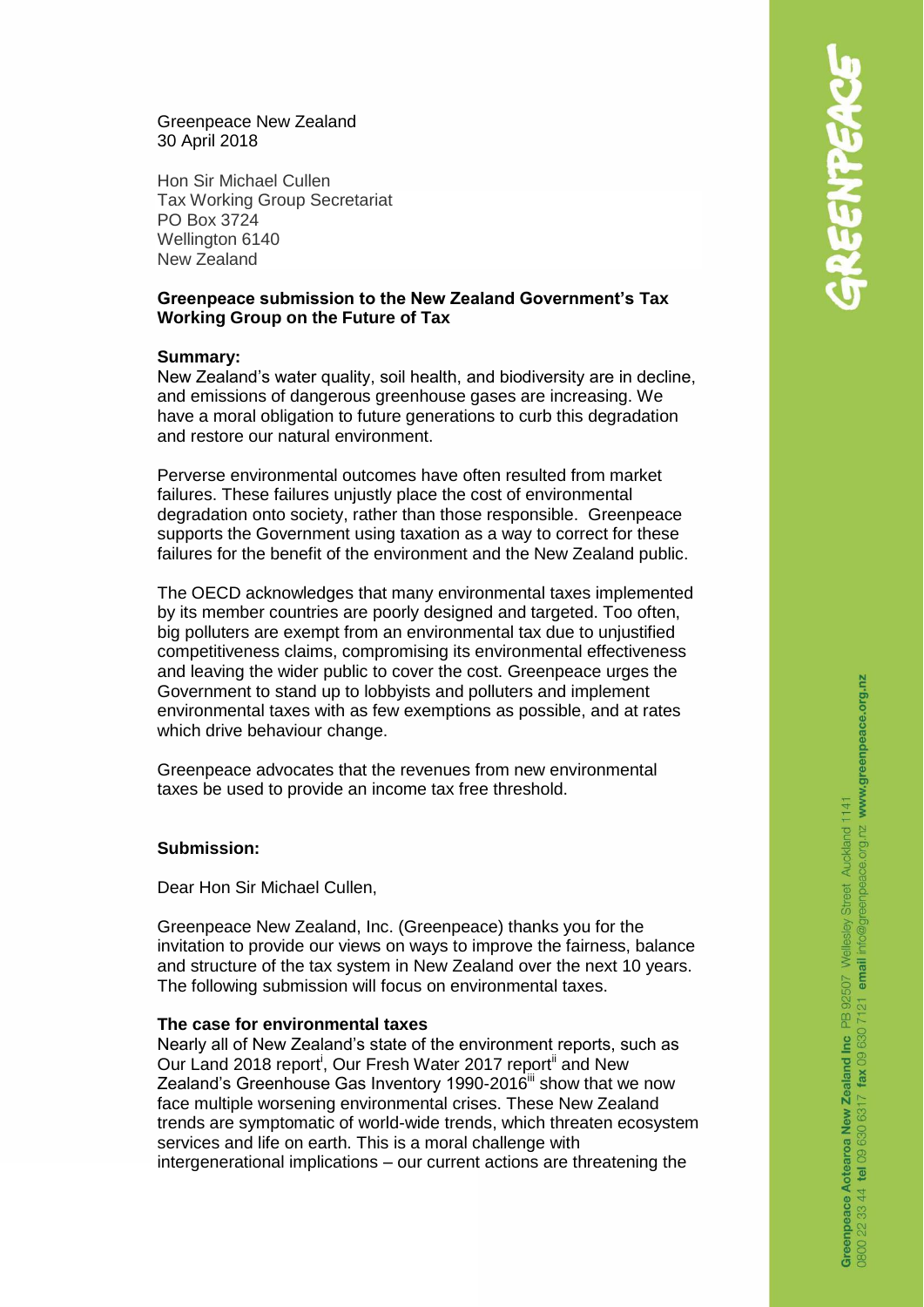very existence of future generations – which calls for system-wide interventions on multiple levels and taxation can play a key role.

Systemically damaging outcomes are often the result of the failure of markets to price the environmental costs of economic activity. Because of the normalisation of societal values that treat environmental costs as externalities, polluting activities are underpriced in the market. Society is left to pick up the tab for environmental clean-up, often at taxpayers' expense.

A well-designed environmental tax can adjust the price of a good or activity to reflect its true cost, including the environmental impacts that it creates over its full life-cycle. Essentially environmental taxation costeffectively encourages consumers, primary producers and firms to take account of the cost to society of their pollution, driving behavioural change. iv Furthermore, environmental taxes lead to increased resource efficiency, thus decreasing resource demand and reducing environmental change.

Environmental taxes have the advantage of giving businesses, state sector and households the flexibility to determine how to reduce their pollution, which enables lowest-cost solutions and provides an incentive for innovation.<sup>V</sup> This can complement regulatory approaches which involve the Government specifying how or who should reduce pollution.

Greenpeace urges the Government to use this *Future of Tax* review as an opportunity to implement a system of taxation that directly and openly addresses our environmental degradation and its unsustainable and unjust consequences.

Greenpeace is heartened to see that the future of tax is being considered within the context of a commitment by the Prime Minister and Finance Minister to measure the economy in a new way. $\mathbf{v}^{\mathsf{v}}$  As noted in the Submissions Background Paper, GDP can be an important enabler of higher living standards, but it is not designed to be a measure of wellbeing. Perversely, the cost of cleaning up the environment is counted as a positive in GDP measurements. In an extreme example, this has led BP to try to justify drilling in the Great Australian Bight by saying, should there be an oil spill, "in most instances the increased activity associated with cleanup operations will be a welcome boost to local economies."<sup>vii</sup>

We welcome the Government's use of the Living Standards Framework which identifies that wellbeing is generated by the combination of four interdependent capital stocks: financial/physical capital, human capital, social capital and natural capital. Using this approach to contextualise the last three decades of Government policy – it becomes clear that successive Governments have been privileging financial capital in economic decision making while overlooking the social, human and environmental impacts. Growing environmental degradation and social inequity provide compelling evidence that it's time to rebalance our economic decision-making in favour of human, social and environmental health.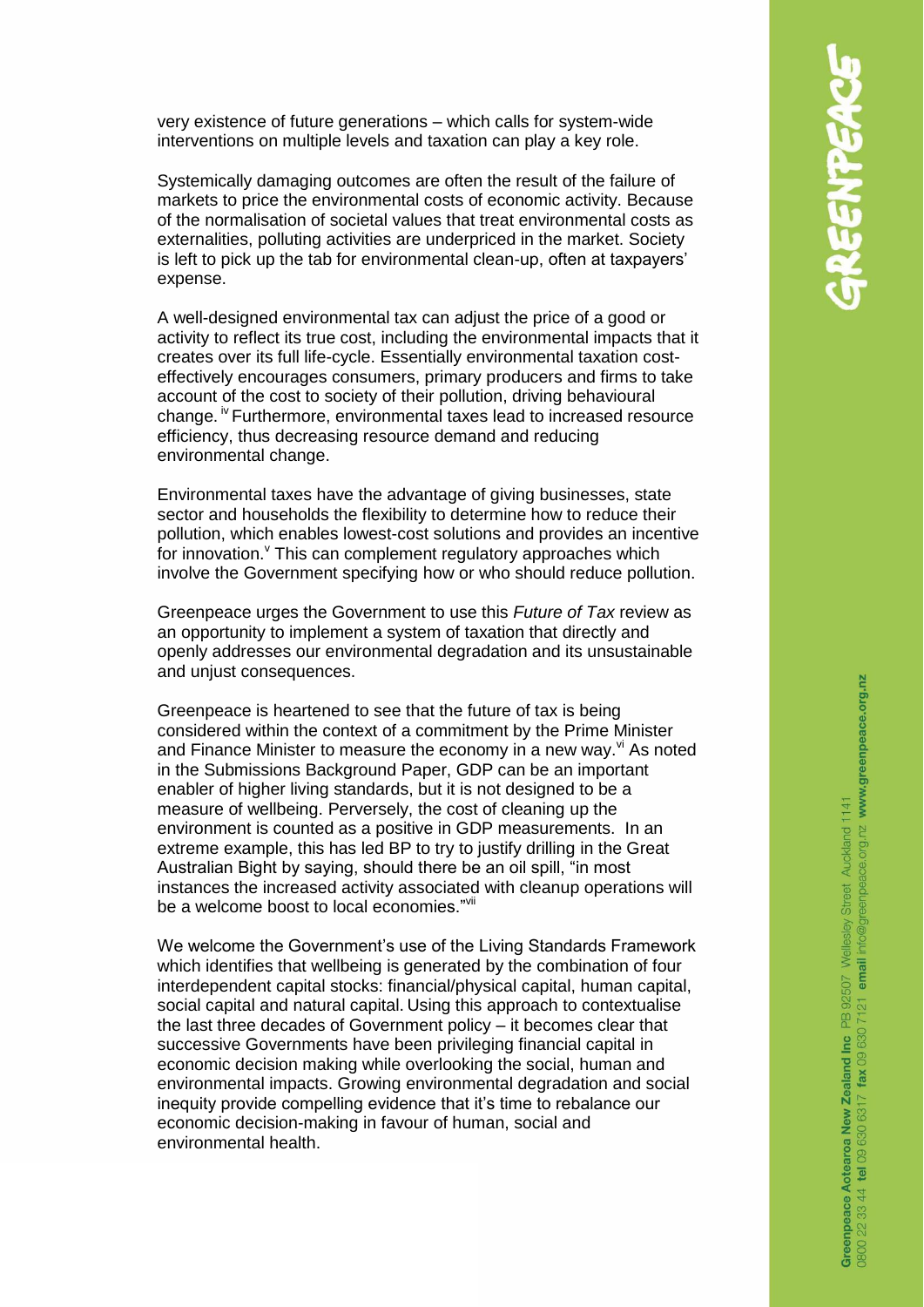When we take stock of our environment – the fact that the majority of our monitored lowland rivers are unsafe for swimming, that our species loss is among the highest in the world, and that we are losing soil at an alarming rate – it becomes obvious that we haven't been valuing natural capital enough. Our natural environment is our life support system: not only is it important for our wellbeing, it is essential for our survival. It's important that our national conversation about the economy in general and our tax system in particular, places greater emphasis on environmental health. Therefore, Greenpeace welcomes the Government's stated intention to fully adopt the Living Standards Framework.

# **Principles of good environmental tax design**

The OECD acknowledges that many environmental taxes implemented by its member countries are poorly designed and targeted. Vill To illustrate, quite a number of taxes that are defined by the OECD as environmental taxes are not designed for the purpose of influencing pro-environmental behavior but rather for generating revenue. These taxes are nevertheless defined as environmental taxes because they are levied on tax bases that have negative impacts on the environment. For example, in some countries, such as New Zealand, petrol taxes are levied to generate revenue for transport infrastructure, predominantly roads.

Furthermore, a study of EU member states found that the competitive position of affected sectors is the major concern expressed in relation to the design of environmental taxes, and as a result, the largest polluters are frequently exempt from the tax, compromising its environmental effectiveness. <sup>ix</sup> This is despite evidence that, "in relation to carbon and energy taxes, there is growing econometric evidence that the immediate competitiveness impacts of existing carbon pricing mechanisms are negligible or nil."ibid And a study of environmentally related taxes and charges on nitrous oxide, water abstractions, waste water discharges, pesticides, fertiliser, landfill, aggregates, packaging and batteries, showed that "exemptions were too often granted based on a static assessment of the effects of market-based policies, ignoring their dynamic efficiency effects."ibid

The purpose of environmental taxes should be to improve environmental outcomes. As such, the following principles of design should apply:

- the tax should be levied as close to the environmentally damaging pollutant or activity as possible;
- the tax should be broadly applicable (i.e. as few exceptions as possible);
- and the tax should be set at an adequate rate. $^{x}$ ,  $^{xi}$

### **Environmental taxation in New Zealand**

Environmental taxation in New Zealand accounts for 4.2% of revenue and 1.3% of GDP, which is below the OECD average. $\frac{x}{y}$  Most of this revenue is collected through taxes on consumption of energy products  $(54%)$  and vehicle ownership  $(45%)$ . Xiii Taxes on pollution and resource use aren't employed much in New Zealand: the Government has only implemented the Waste Disposal Levy on waste to landfill and the Synthetic Greenhouse Gas (Goods) Levy on imported products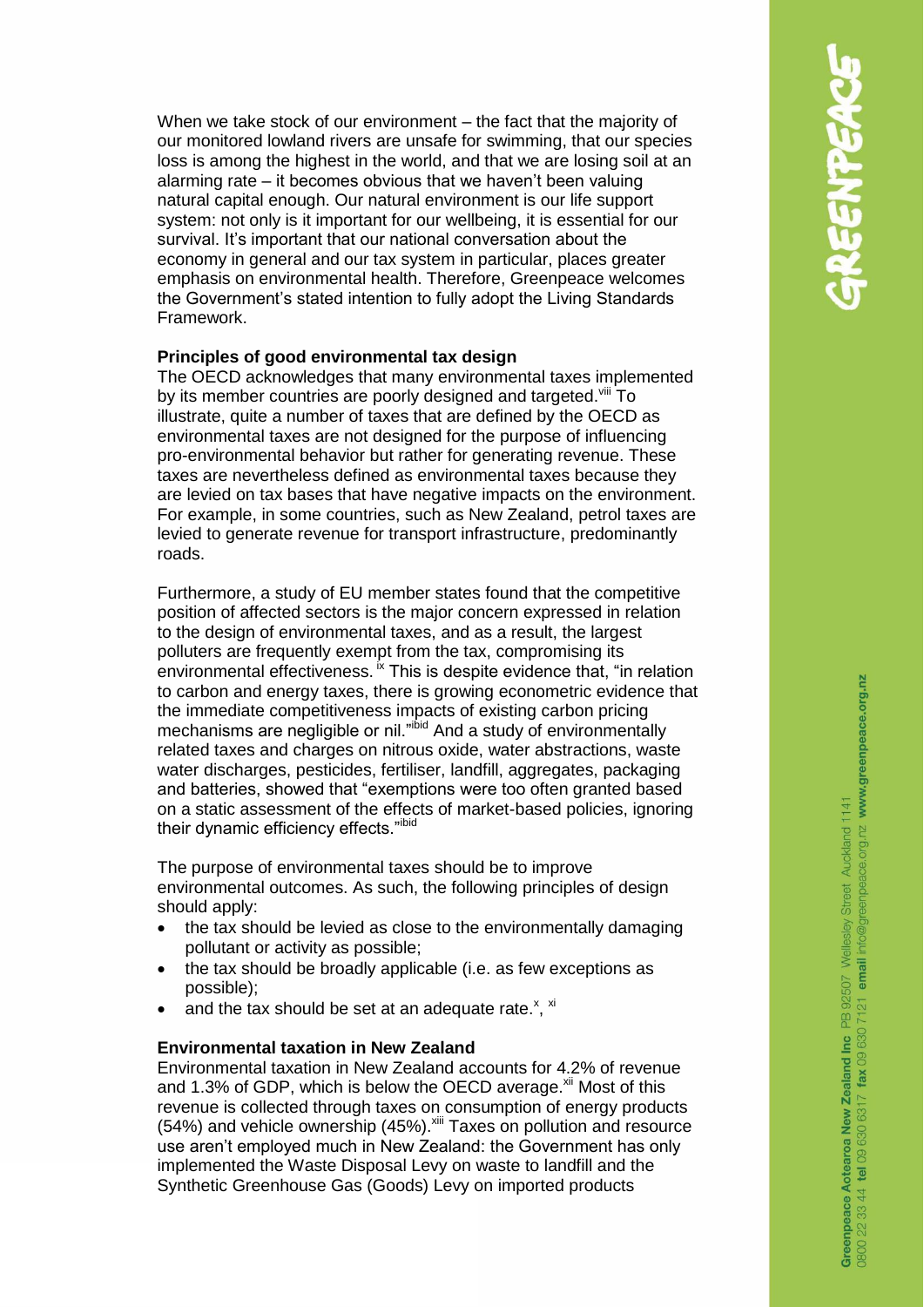containing the greenhouse gases hydrofluorocarbon and perfluorocarbons.

As noted in the Submissions Background Paper, New Zealand's resource-based economy and the wellbeing of our population are heavily dependent on protecting our natural environment. However, the New Zealand Government has historically shown a highly permissive attitude to environmentally-damaging activities and forms of pollution. The effect has been a substantial erosion of our natural environment, as evidenced by rising greenhouse gas emissions, increasing freshwater pollution and scarcity in some regions, species extinction rates among the highest in the world, and increasing emissions of major air pollutants.<sup>xiv</sup>

In order to address the market failure and lack of regulation that have enabled this environmental degradation in New Zealand, we recommend that the Tax Working Group consider implementing the environmental taxes explored below. We have focused our recommendations on addressing the issues of climate change, freshwater degradation and ocean health, because these are particular priority issues for Greenpeace. However, we welcome the use of environmental taxes to achieve other environmental objectives as well.

### **Climate change**

New Zealand is not pulling its weight when it comes to addressing climate change: on a per capita basis, New Zealand's emissions are the fifth highest in the OECD, and our emissions are growing. This brings up equity issues. Our inaction now will mean forcing other countries or future generations of New Zealanders to pick up our tab, or face the consequences of catastrophic climate change. Greenpeace sees a vital role for taxation in addressing our climate change obligations.

#### Price agricultural emissions

Greenpeace is concerned with the market distortion resulting from agriculture's exemption from the ETS. By not exposing agriculture, in particular dairying, to the ETS, the New Zealand public is subsidising and incentivizing polluting land uses and polluting land use practices, as well as sending the wrong investment signals. Since 1990 the number of dairy cows has nearly doubled, and the use of synthetic nitrogen fertiliser has increased seven-fold. $^{x}$  The dairy industry alone is now responsible for nearly a quarter of all of our greenhouse gas emissions. This industry, and the wider agriculture industry, must be brought into the ETS immediately. Greenpeace advocates for an "all gases, all sectors" approach to the ETS which is administratively easier than a scheme which differentiates between short-lived and long-lived greenhouse gases. Given that agriculture is New Zealand's largest emitter and is responsible for 49% of gross emissions (38.7 Mt CO2-e) <sup>xvi</sup> exposing agriculture to 100% of its emissions would lift the Crown accounts by billions. In 2016, when the two-for-one ETS subsidy was removed, the Government calculated that it would "positively impact the operating balance by \$356 million over the next four years, based on a New Zealand Unit price of \$12."<sup>xvii</sup>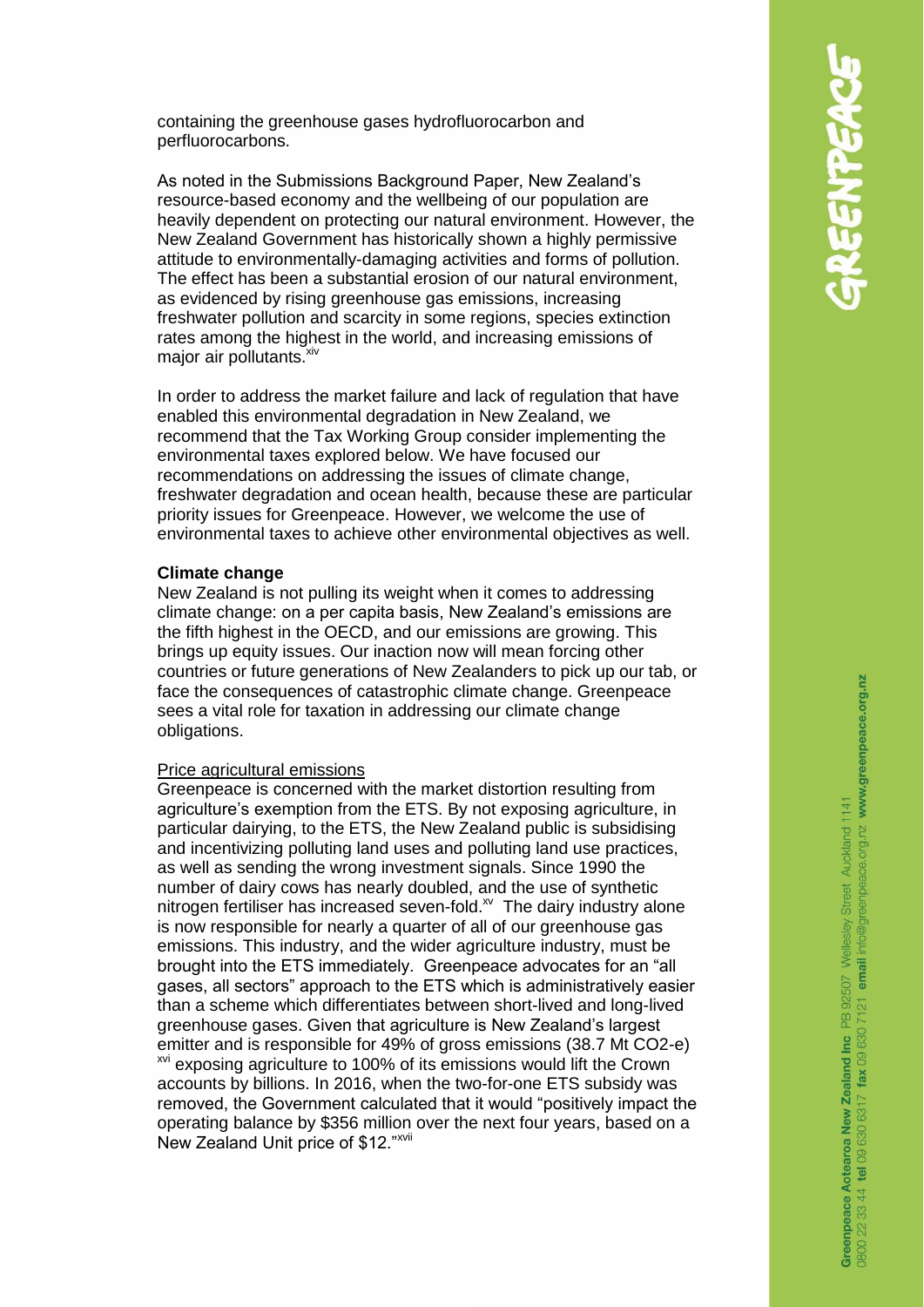Failing to bring agriculture into the ETS places a disproportionate burden on other sectors of the economy and slows agriculture's adjustment to a low carbon future. The argument that there are not yet sufficient technological solutions for reducing ruminant livestock emissions as grounds for not being included in the ETS is spurious. Reducing the dairy herd would be an obvious solution and won't necessarily impact on farmer profit. Between 2003 and 2013 the average dairy farmer added 100 cows to their herd, but Dairy NZ scientist John Roche says they're no better-off financially because they have had to spend more on supplementary feed and are damaging the environment in the process.<sup>xviii</sup> A price on agricultural emissions would incentivise profitable business models with fewer cows and fewer inputs.

#### Price carbon to incentivise forestry

Greenpeace supports any changes to the ETS that increase the price of carbon, such as instituting a price floor, removing the price cap, leaving the ETS closed to international markets and auctioning of units.

A stronger price signal will incentivise afforestation which will be essential if we are to meet our climate targets. Research by the NZ School of Forestry at University of Canterbury forecast limited afforestation beneath a carbon price of \$15/NZU but forecast a planting rate of 13,900 ha/year at \$15/NZU increasing to 27,600 ha/year at \$30/NZU and to 50,500 ha/year at \$50/NZU. xix

Greenpeace advocates for the Government to incentivise planting of permanent biodiverse forests, which have significantly higher ecological benefits than radiata pine. We also support changes to the ETS that would recognise the carbon sequestration of agro-forestry – the practice of planting trees into grazing pasture.

Furthermore, we would recommend that the Government consider opening the NZ ETS to credible Pacific carbon credits at some point as a way to support projects in the Pacific.

Implement a coherent system of fuel and vehicle taxes and charges New Zealand's transport-related greenhouse gas emissions are high and increasing.<sup>xx</sup> New Zealand's vehicle fleet is old and carbon intensive and the current transport tax/charge system isn't geared to improve transport's environmental impacts. For example, New Zealand is the only OECD country not to have a fuel excise duty on diesel, which is instead subject to road user charges. The road user charges are structured so that all light vehicles (weighing less than 3.5 tonnes) face the same rate, and so there is no incentive for New Zealanders to move to using lower-emission and more fuel-efficient vehicles. Furthermore, New Zealand's fuel excise duty is comparatively low. New Zealand's tax rates on road fuels are among the lowest in the OECD. $^{xxi}$ 

Both the fuel excise duty and the road user charges for diesel vehicles are set according to the fiscal requirements of new land transport projects, and do not attempt to internalise the environmental externalities of road transport. Diesel, for example, generates harmful NOx emissions and fine particulate matter which are associated with adverse human health effects. In New Zealand, national air quality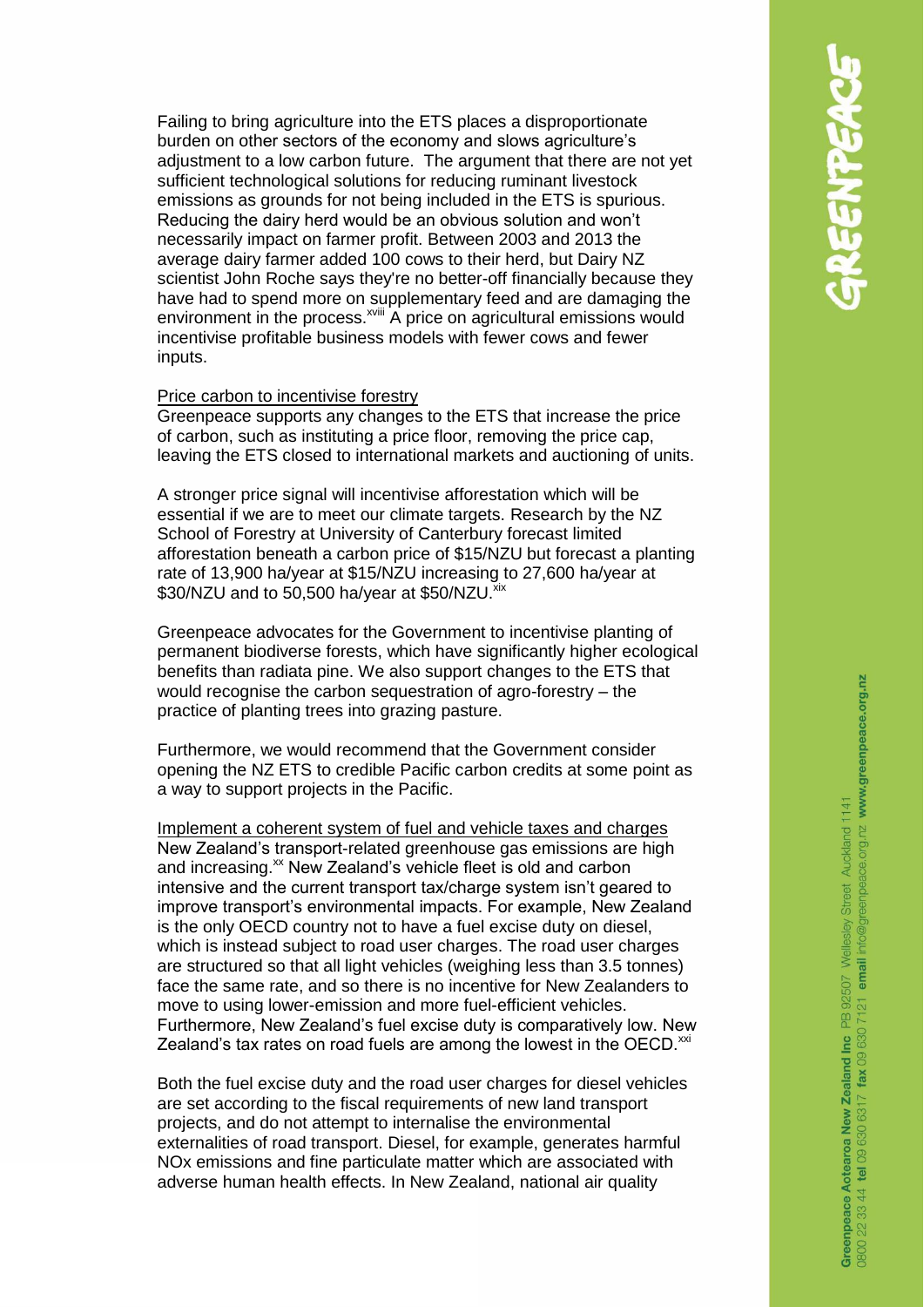standards are exceeded near busy roads in some urban areas, and the number and cost of premature deaths from exposure to particulate matter is projected to rise over the next 50 years.<sup>xxii</sup> In line with OECD recommendations, Greenpeace suggests that the Government introduce an excise duty on diesel and increase the tax rate for both petrol and diesel to ensure that the rates account for the environmental costs of transport.<sup>xxiii</sup>

Further, Greenpeace suggests a fiscally neutral change to the way that vehicle registration fees are set. Currently all road vehicles are subject to a one-off registration fee and periodic licensing fee which do not account for the vehicles' environmental performance. Greenpeace suggests making these fees vary according to environmental performance in order to incentivise the uptake of vehicles with greater fuel-efficiency and fewer emissions.

Analysis by the OECD shows that fringe benefit tax has negative environmental consequences because it favourably taxes the benefits derived from the personal use of company cars and does not incentivise employees to limit company car use or to choose more fuelefficient vehicles. They estimate that this favourable tax treatment led to approximately \$253 million in lost revenue in 2012.<sup>xxiv</sup> Greenpeace suggests taxing company car benefits fully, in order to create more Government revenue and eliminate the associated environmental externalities caused by the preferential tax treatment of personal company car use.

#### Eliminate environmentally harmful subsidies

Greenpeace strongly urges the Government to end all support for fossil fuels, because this support runs counter to our efforts and obligations to address climate change.

The Government could increase its fiscal position by \$30 to \$40 million per year and reduce carbon emissions by eliminating refunds for excise duty payments for off-road users of fuels.<sup>xxv</sup> Up to \$20 million of further revenue could be obtained by eliminating all further environmentally harmful subsidies for the petroleum industry, such as the non-resident drilling rig and seismic ship tax exemption, indemnity for mining land remediation, research and development funding for the oil industry, tax deductions for petroleum-mining expenditures, and the petroleum tax and royalty regime. ibid

The tax and royalty regime for petroleum is designed to attract investment in oil and gas exploration, but there is no justification for supporting petroleum exploration when the reality of climate change means we can't burn most of the fossil fuels that have already been discovered. Our Government take (royalties plus taxes) for petroleum is the fourth lowest in the world,  $xw$  well below the 61-65% average among OECD countries with appreciable petroleum exploration activities.<sup>xxvii</sup> We therefore recommend that the Government take for petroleum double from 42% to 84% to ensure that New Zealanders receive their fair share of profits generated from this common resource, as well as incentivizing the shift away from fossil fuels towards renewable energy.<sup>xxviii</sup> If production remained the same as 2017 levels, then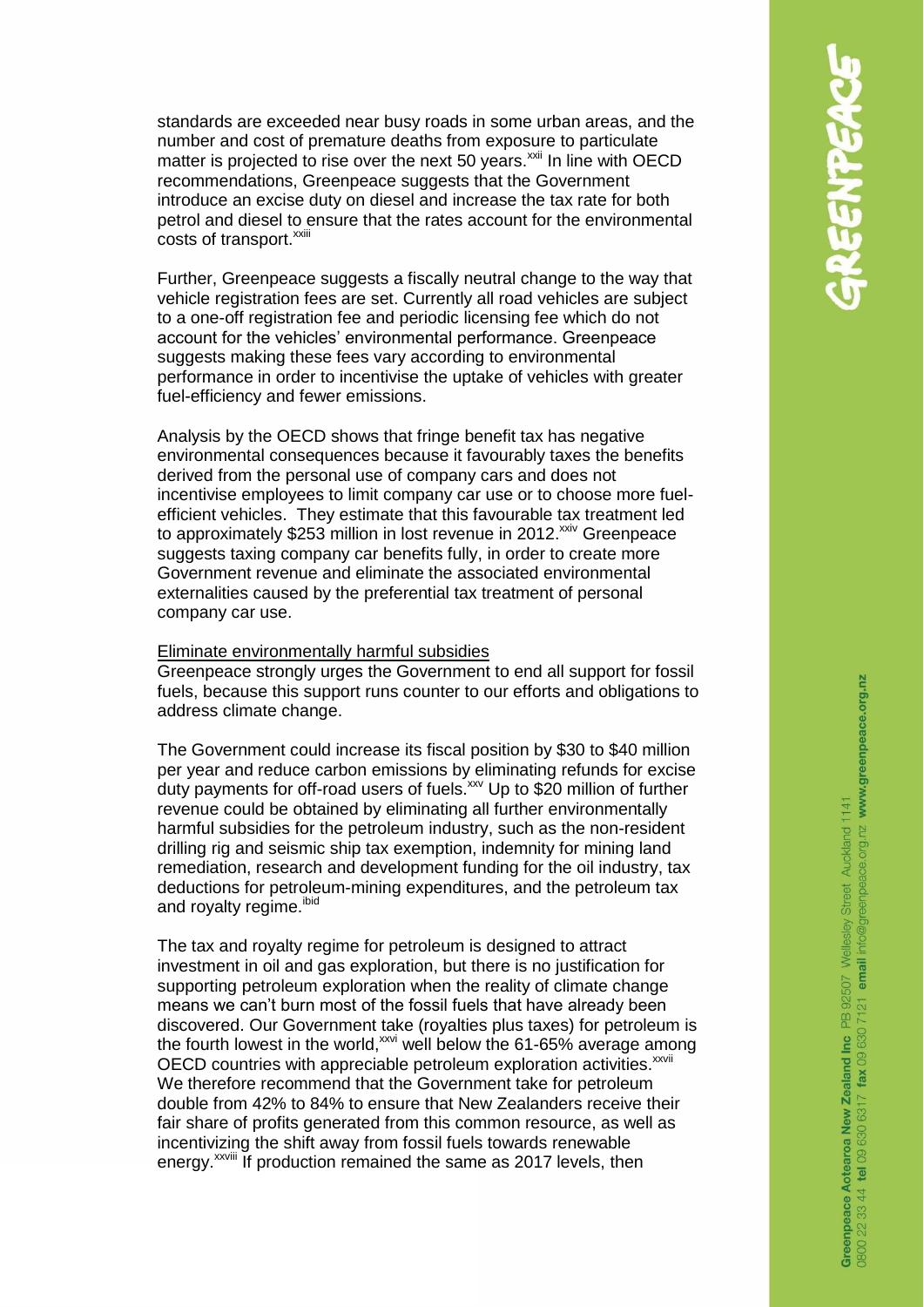petroleum royalties would increase yearly Government revenue by around  $$170$  million.<sup> $xxix$ </sup>

### **Freshwater**

New Zealand's freshwater is in crisis. 70% of monitored rivers are unsafe for swimming,<sup>xxx</sup> 44% of monitored lakes are in heavily polluted (eutrophic) states,  $x^2$  and 72% of native freshwater fish are threatened with extinction.<sup>xxxii</sup> Aquifers are also in decline. According to the Ministry for the Environment, 71% of monitored groundwater sites did not meet the drinking water standard for *E. coli* at least once. For nitratenitrogen, the figure was 13%.<sup>xxxiii</sup>

Driven by conversion of land into intensive dairying and other agricultural intensification, the nitrogen balance between 1998 and 2009 worsened more than in any other OECD country. Nitrate pollution is worsening in over half of monitored rivers, with dairying being the main source of nitrogen pollution.

Greenpeace supports the OECD recommendation that New Zealand expand the use of economic instruments to internalize environmental costs, promote innovation and encourage the efficient use of water (quality and quantity). <sup>xxxiv</sup> Greenpeace acknowledges that taxation must be supported by a strengthened regulatory environment, increasing bottom lines for water quality and quantity so that they protect human and ecosystem health, and must be done while fulfilling obligations to Māori as Treaty partners.

# Capital gains tax

Greenpeace supports a comprehensive capital gains tax. Not only does a capital gains tax improve equity, it will also improve environmental outcomes because many New Zealand farmers are farming for capital gains rather than production. Without a capital gains tax we have a situation where farmers are incentivised to borrow heavily for farms and then claim the cost of the interest payments against their tax bill, so they pay little tax. They can then make a tidy profit which is tax-free capital gains when they sell the farm. $xxy$  A 2008 survey of dairy farmers in the Canterbury and North Otago regions identified that 64% of dairy farmers ranked farming for capital gains as "very important" or "important".xxxviThese areas are particularly prone to water quality and over-abstraction issues, which highlights the importance of introducing a capital gains tax to stop people from farming for capital gains rather than production.

# Pollution tax

Greenpeace recommends the introduction of a pollution tax on nitrogen and phosphorous that is leached from farms, levied at a rate that reflects the significant social costs of the pollution and leads to improvements in water quality by incentivising a significant transition away from high intensity farming and damaging land-use practices like overstocking and intensive chemical fertiliser use.

According to the Ministry for the Environment, dairy cattle contributed 50 million kilograms of nitrogen leachate in the soil in 2012, while sheep accounted for around 40 million kilograms and beef cattle around 20-25 million kilograms. <sup>xxxvii</sup>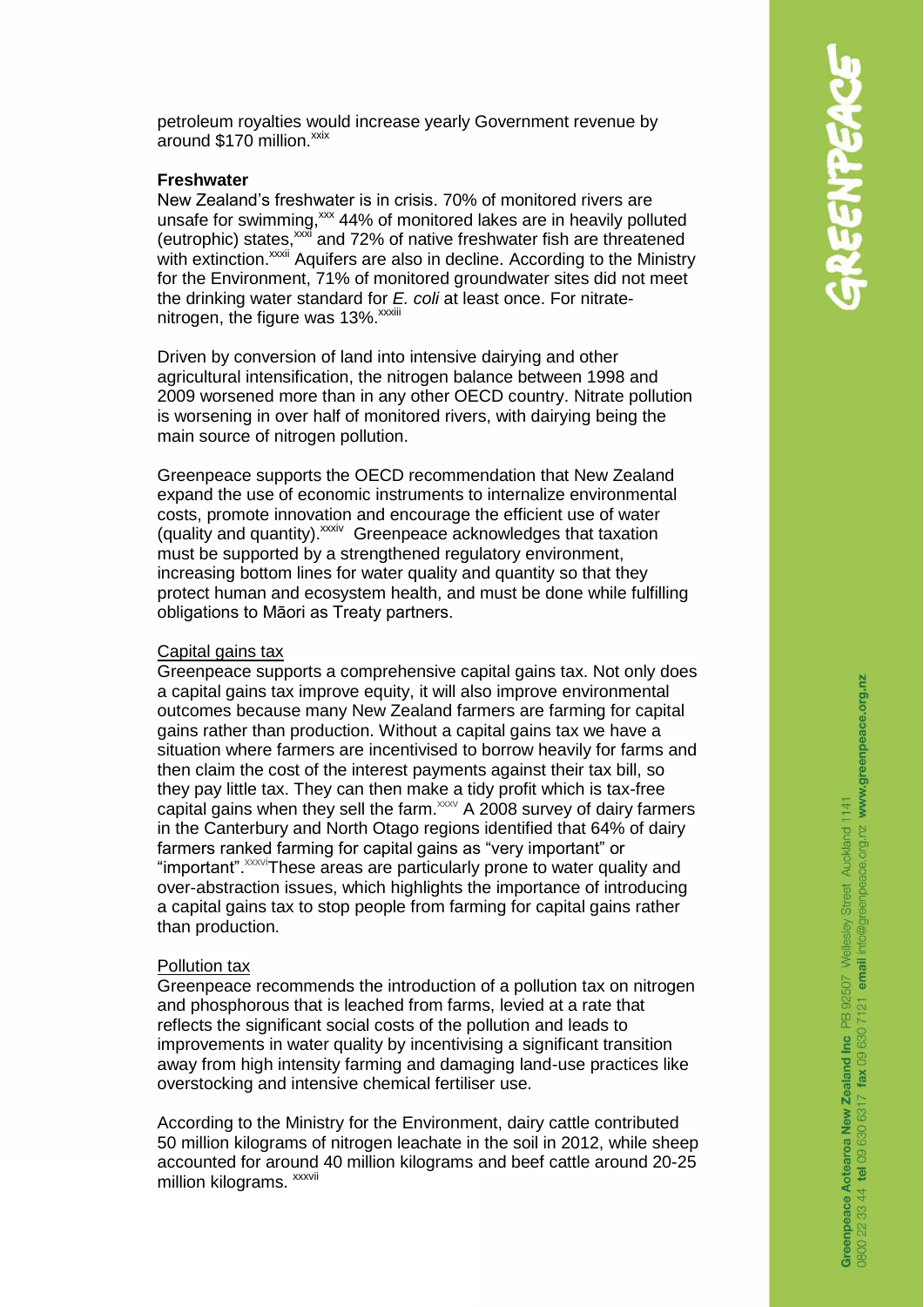Removing nitrogen and phosphorous from freshwater is extremely costly. For example, costs for the removal of nitrogen from the Rotorua Lakes using constructed floating wetlands range from NZ\$14,000/tonne N (\$14 kg/N)<sup>xxxviii</sup> to \$4 million/tonne N (\$4,000 Kg/N) and around \$250,000/tonne P (\$250 Kg/P). xxxix

Currently, diffuse pollution outputs are measured with OVERSEER, a proprietary system (owned by the Ministry for Primary Industries, [AgResearch Limited](http://www.agresearch.co.nz/) and the Fertiliser Association of New Zealand)<sup>x/</sup> that models on farm flows of nutrients and estimates nutrient loss to air, soil and across the land. It has not been validated on the majority of New Zealand soils.

In order for a taxation system for farm pollution to be effective, the nutrient modelling instrument must be validated on New Zealand soils and must not be owned or influenced by the fertiliser industry which has a vested interest in selling more chemical nitrogen and phosphorous fertilisers. Greenpeace recommends either replacing OVERSEER or amending it so that is a fully publically owned, open-source nutrient loss accounting system that is validated on New Zealand soils.

#### Fertiliser tax

Greenpeace also recommends a tax on chemical fertiliser use. The application of nitrogen has increased seven-fold between 1990 and 2016, having increased from 59,200 tonnes in 1990 to 432,000 tonnes in 2016. $x<sup>th</sup>$  Chemical nitrogen fertiliser and superphosphate are key drivers of intensive agriculture and the climate and freshwater impacts associated with this industry.

In the mid to late 1990s Sweden levied a nitrogen tax on fertilisers which amounted to about 20% of the price of the fertilisers, and used the revenue to finance deintensification programmes and research. Evaluations of the levy indicated that the charge had some impact on fertiliser use, but the main benefit to water quality was the financing of de-intensification programmes.<sup>xlii</sup>

Greenpeace suggests the introduction of a New Zealand tax on synthetic nitrogen and superphosphate fertilisers that is designed to result in a major decrease in their use and creates positive environmental outcomes. Experience from overseas suggests that complementing these taxes with policies to encourage regenerative farming practices would likely result in even greater environmental outcomes.

#### Pesticide tax

A number of countries, such as Norway, France, Demark, Sweden, and Italy have taxed the use of pesticides – each with differing tax schemes. For example, Norway's tax was levied on the negative human health and environmental effects and taxed per kilogram or litre of pesticide, while France had categories of pesticide with differing rates. Evaluation of these taxes showed a significant decrease in pesticide use was only achieved in those Scandinavian countries where the pesticide tax was higher and accompanied by complementary policies encouraging sustainable agriculture. <sup>xliii</sup>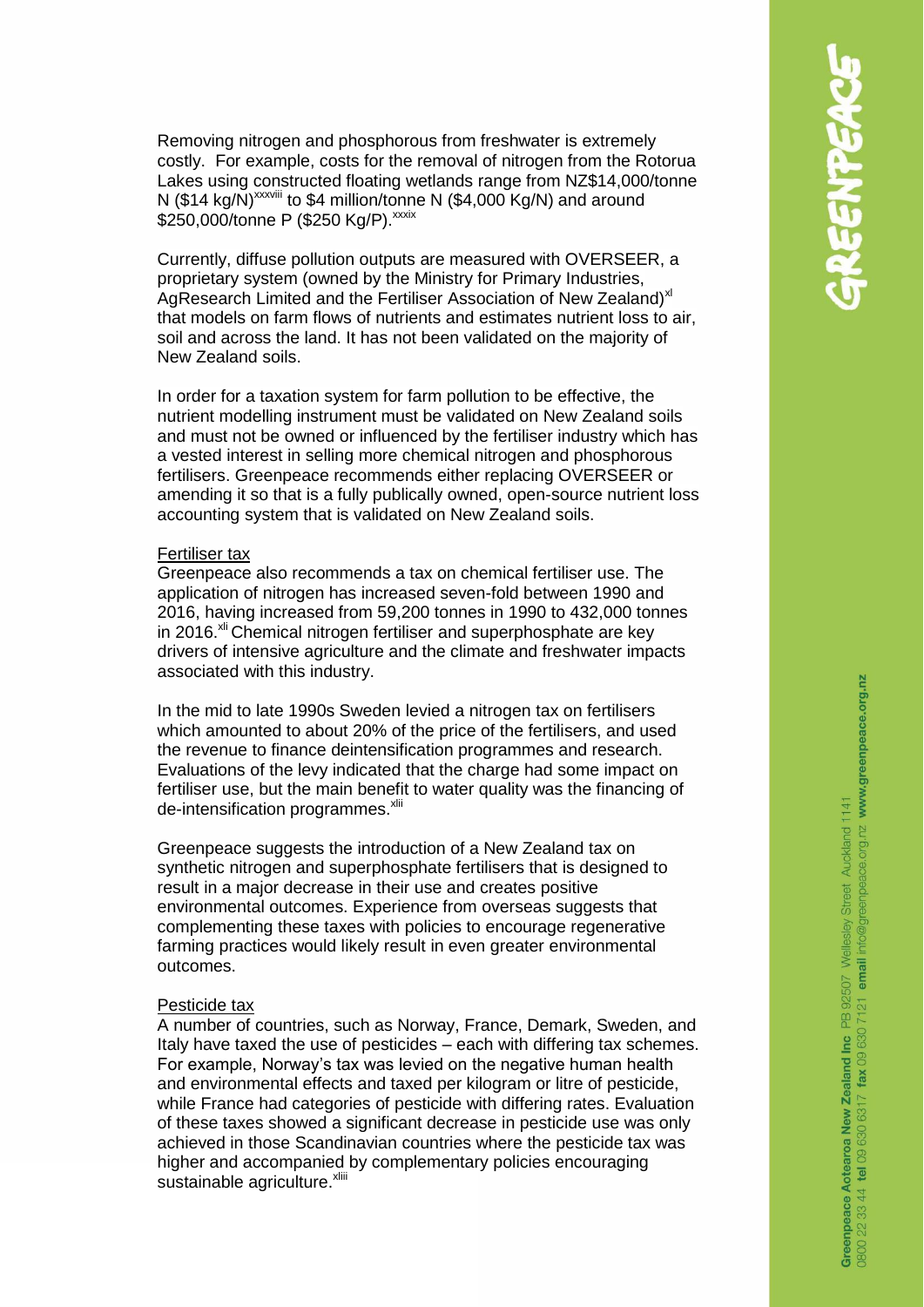Comprehensive and reliable data on pesticide use in New Zealand is difficult to obtain because importation classifications are too broad and the sector's membership organisation captures incomplete information. However, a Government study estimates that pesticide imports grew 12% between 1999 to 2003 and in 2003 were valued at US\$72m. Over this period pesticide imports constituted about 1% of the annual value of New Zealand's agricultural exports (US\$8b). Xiiv

Greenpeace suggests the introduction of a New Zealand pesticide tax that is based on health and environmental effects and is levied at a rate that leads to a decrease in use and environmental outcomes.

#### Volumetric water charge

Greenpeace recognises that water ownership issues in New Zealand have not been resolved and acknowledges Māori interests in water as a Treaty partner. We agree with the OECD which says that New Zealand needs to further clarify and recognize Māori community rights and interests in water before the Government can ensure effective water policies.<sup>xlv</sup> Provided that these issues are resolved, Greenpeace suggests putting a charge on commercial water use, including for irrigation, in order to drive water use efficiency.

# **Oceans**

New Zealand's marine environment is under pressure from both extractive industries, such as mining and fishing, and pollution discharges such as plastic pollution. For example, 17% of our fish stocks have been over-fished and 6% have collapsed, despite having a large and comprehensive quota management system (QMS). XIVi Furthermore, ongoing research by the Auckland University Institute of Marine Science has shown that seven of eight fish species common in New Zealand ate plastic on a regular basis. XIVII This risks New Zealanders' health and our fisheries, as well as our international reputation. We also have a moral responsibility to look after the wildlife with which we share this planet. Greenpeace advocates for taxes that can help address these issues.

#### Resource rental on fish

New Zealand imposes royalties on the extraction of natural resources such as petroleum, and minerals such as gold and silver. As the Submission Background Paper states, this is often an attempt to capture a "rent" on the profit generated by a miner over and above a reasonable economic return, and ensures that the public gets a fair share of the profits generated from the use of the country's resources. Although fishing companies are profiting from a common resource, they do not currently pay royalties or a resource rental tax.

Iceland has a system of individual transferable quota, similar to our quota management system. Historically, Icelandic fishing firms paid fees to the Government to finance the fisheries management system, but starting in 2012, Icelandic fishing firms began paying a resource rent tax which was composed of a general part that replaced the previous fishing fees, and a special part aimed at collecting part of the resource rent.<sup>xlviii</sup> According to Dr Glenn Simmons of Auckland University, the Icelandic resource rental tax was an important catalyst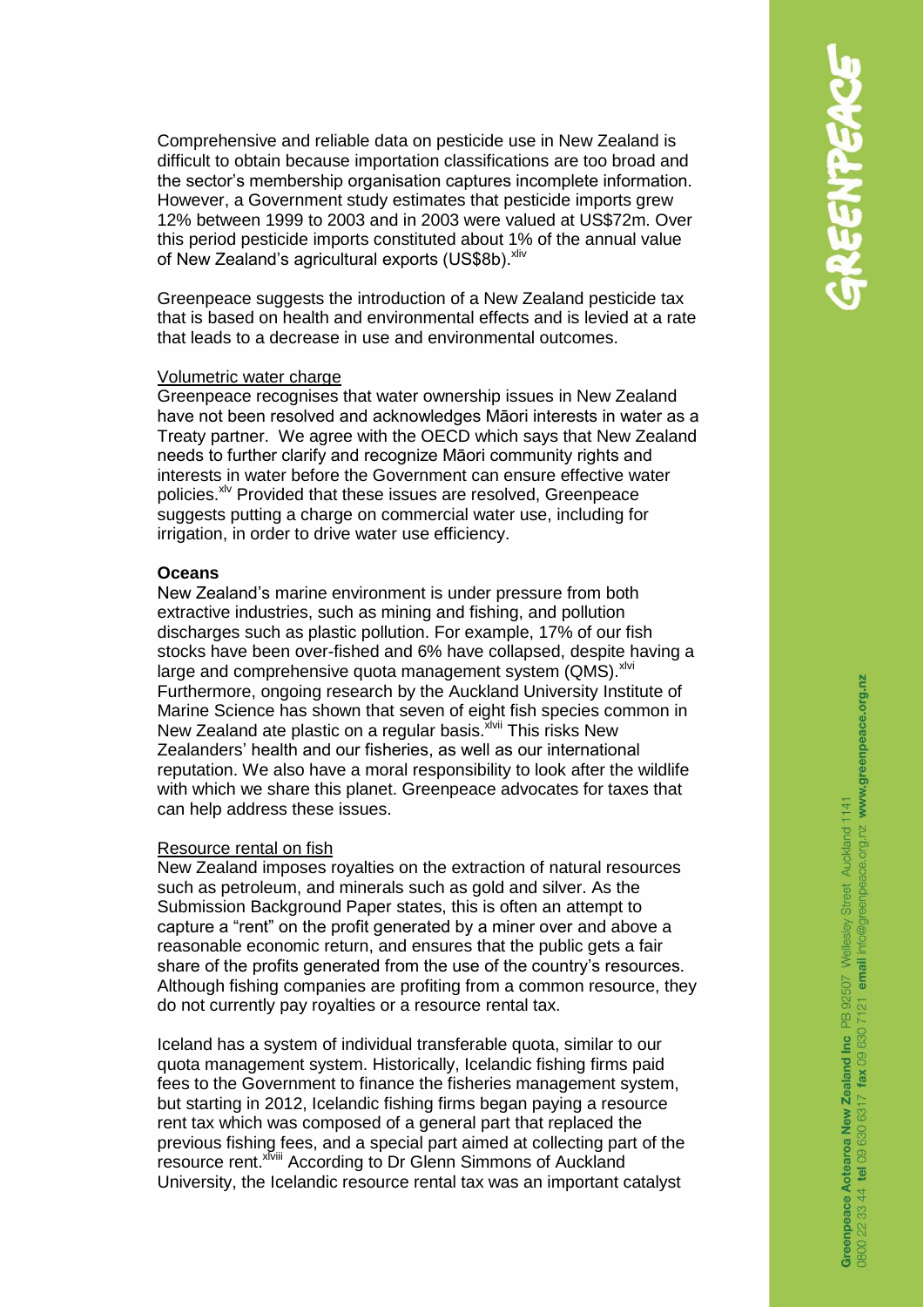for innovation and helped shift Icelandic fishing firms away from a business model of producing commodity products and towards a value add business model. Xix The OECD says, "the fact that the Icelandic fishing industry can pay a special resource rent tax on top of other taxes and at the same time receives no subsidies, can be seen as a sign of its economic efficiency."

In the early days of the QMS, New Zealand fishers paid a resource rent, determined on the basis of quota values, the expected net returns of fishers and other factors considered important by the regulator. <sup>ii</sup> However, New Zealand then moved away from the resource rental and adopted a cost recovery approach. Mindful of the need to work through Treaty implications, Greenpeace recommends that the New Zealand Government re-introduces a resource rent on commercially caught fish to ensure that the public receive a return on the private use of a common resource.

### Waste levy

Incentivising the diversion of waste to landfill is increasingly important given that, earlier this year, China banned the import of certain types of waste that we have previously exported for recycling.<sup> $\mu$ </sup> Last year, New Zealand sent \$21m worth of waste to China, of which \$8.2m was plastic waste.<sup>M</sup> Currently, some New Zealand waste companies are stockpiling plastics, waiting for new Asian markets to become available, <sup>wij</sup> and the concern is that this waste will end up in landfill. Currently half of the funds generated by the waste levy go into the Waste Minimisation Fund, so increasing the levy to an adequate level could create the funds for onshore processing of products that were formerly recycled in China, preventing them from ending up in our landfills. ibid

### Container deposit scheme

To help increase the recovery of single-use plastic bottles and reduce virgin plastic production, Greenpeace supports Kiwi Bottle Drive's campaign for a container deposit scheme whereby a 10c levy is included in the price of a drink and this amount is refunded when the container is returned to a drop-off point.

Marine plastic pollution is impacting on our oceans, and a container deposit scheme can help address the problem. A study of container deposit schemes in the United States and Australia found that the proportion of containers found in coastal debris surveys in states with a container deposit scheme was approximately 40% lower than in states without such schemes.<sup>[vii]</sup> This is strong evidence that container deposit schemes can be an effective management tool for reducing coastal plastic waste.

New Zealand's recycling rates for beverage containers are estimated to be less than 40%, which means the majority of the bottles end up in landfill or as litter. Container deposit schemes can increase recovery rates to 82%, as was achieved by the South Australian container deposit scheme. According to a model developed by Envision, a container deposit scheme can be implemented in New Zealand with no fiscal costs if the Government takes certain steps available to it under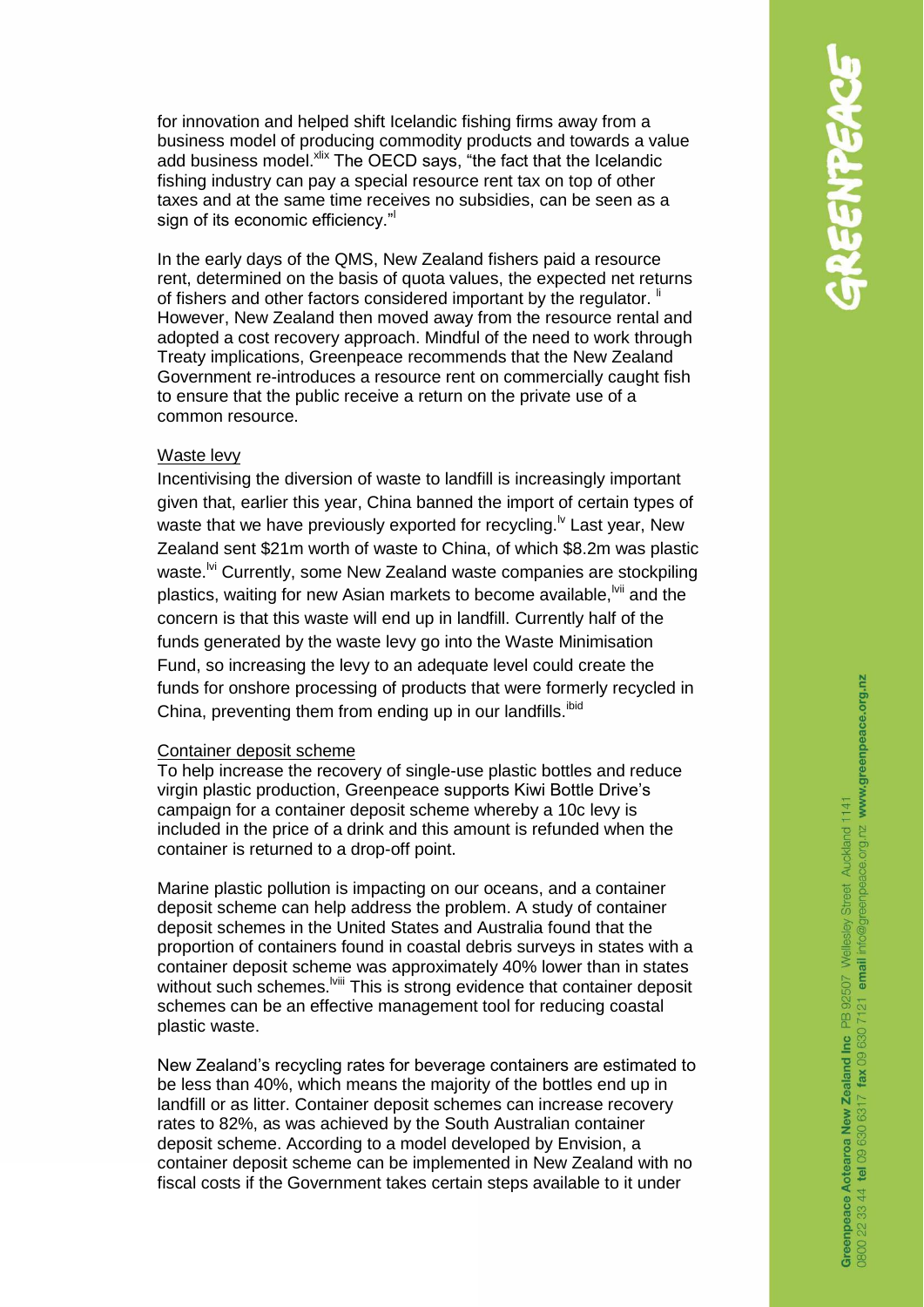the Waste Minimisation Act 2008. Estimated system costs of \$10 million would either be absorbed by beverage producers or passed on to consumers in beverage prices - equating to about 0.5 cents per beverage container.<sup>lix</sup>

There is widespread support for a deposit-refund scheme for beverage containers in New Zealand: 83% of New Zealanders support a scheme and the recent Local Government Waste Manifesto has named it among the top five priorities for councils.<sup>1x</sup> This support is unsurprising considering that modeling suggests a container deposit scheme will at least double the quantities of all beverage containers recovered, divert at least 45,865 tonnes of containers from landfill, and save New Zealand ratepayers between \$26 million and \$40 million per annum.<sup>Ixi</sup>

# **Revenue – opportunity for "double dividend"**

Greenpeace advocates for the revenues from new environmental taxes to be used to provide an income tax free threshold, in order to ensure that environmental taxation is paired with socially just outcomes. This would have the effect of shifting tax from "goods" such as taxing labour, to "bads" such as pollution. This is considered economically efficient and creates a "double dividend" through both a positive environmental outcome as well as a positive social outcome. This type of tax shift is often referred to as environmental fiscal reform or a green tax shift. Environmental tax shifts have been implemented in European countries such as Sweden and Germany.

Environmental taxes are designed to influence producer and/or consumer behavior away from the taxed good or service, so if they are effective, they will lead to tax base erosion over the long term. This implies a need to review taxes periodically and increase them if additional revenue is needed. Further, environmental taxes are likely to reduce in efficacy if they are not increased with inflation. Greenpeace suggests that the Government set up an Environmental Taxation Committee in order to evaluate and refine environmental taxes as needed.

### **Conclusion**

Environmental taxes function most effectively when they have a broad base with as few exceptions as possible. However, we see that in many cases exceptions are made for the biggest polluters who cite competitiveness concerns. We urge the Government to stand up to the narrowly-defined self-interest of polluters and implement strong environmental taxes that lead to measurable positive environmental effects. Not requiring polluters to pay simply means the cost of their pollution falls onto the rest of society, resulting in a taxpayer subsidy for polluting industries.

As you well know, the economy is a subset of the environment, and we depend on our environment for our survival. We simply cannot continue on our current path of environmental degradation. We hope that you will take this opportunity to rebalance the tax system for the sake of intergenerational equity and wellbeing.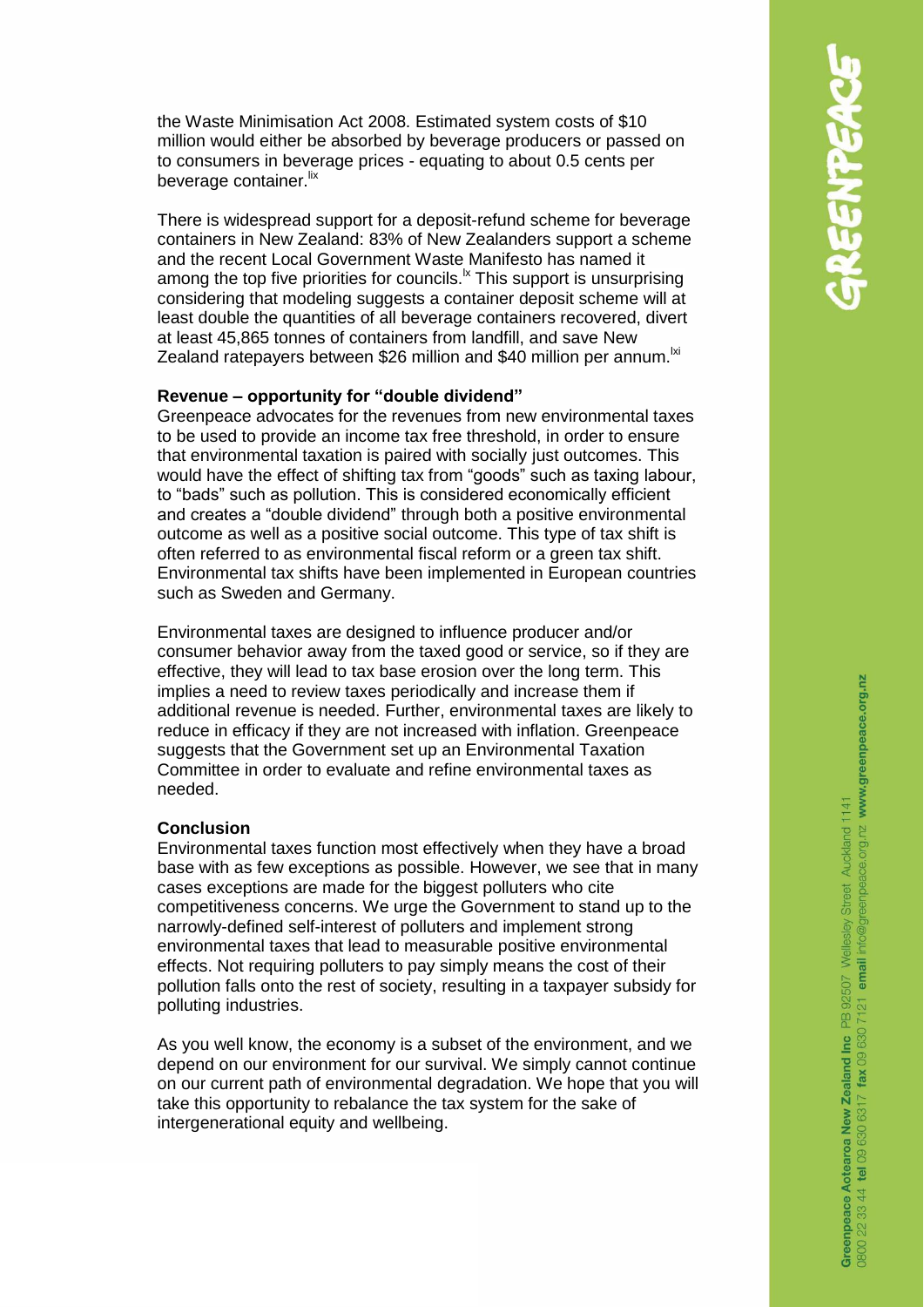ihttp://www.mfe.govt.nz/sites/default/files/media/Environmental%20reporting/ourfresh-water-2017\_1.pdf

iiihttp://www.mfe.govt.nz/sites/default/files/media/Climate%20Change/National%20 GHG%20Inventory%20Report%201990-2016-final.pdf

iv https://www.oecd.org/tax/tax-policy/environmental-fiscal-reform-G7-environmentministerial-meeting-june-2017.pdf

v https://www.oecd.org/env/tools-evaluation/48164926.pdf

vi http://www.nzherald.co.nz/nz/news/article.cfm?c\_id=1&objectid=12035576

vii https://thenewdaily.com.au/news/world/2018/04/06/bp-oil-spill-australia-good/ viii [https://taxworkinggroup.govt.nz/sites/default/files/2018-03/twg-subm-bgrd-](https://taxworkinggroup.govt.nz/sites/default/files/2018-03/twg-subm-bgrd-paper-mar18.pdf)

[paper-mar18.pdf,](https://taxworkinggroup.govt.nz/sites/default/files/2018-03/twg-subm-bgrd-paper-mar18.pdf) p 49.

-

ix [https://www.oecd.org/tax/tax-policy/environmental-fiscal-reform-G7-environment](https://www.oecd.org/tax/tax-policy/environmental-fiscal-reform-G7-environment-ministerial-meeting-june-2017.pdf)[ministerial-meeting-june-2017.pdf,](https://www.oecd.org/tax/tax-policy/environmental-fiscal-reform-G7-environment-ministerial-meeting-june-2017.pdf) p 14.

x [https://www.oecd.org/env/tools-evaluation/48164926.pdf,](https://www.oecd.org/env/tools-evaluation/48164926.pdf) p 12

xi [https://www.oecd.org/tax/tax-policy/environmental-fiscal-reform-G7-environment](https://www.oecd.org/tax/tax-policy/environmental-fiscal-reform-G7-environment-ministerial-meeting-june-2017.pdf)[ministerial-meeting-june-2017.pdf,](https://www.oecd.org/tax/tax-policy/environmental-fiscal-reform-G7-environment-ministerial-meeting-june-2017.pdf) p 41

xii [https://taxworkinggroup.govt.nz/sites/default/files/2018-03/twg-subm-bgrd](https://taxworkinggroup.govt.nz/sites/default/files/2018-03/twg-subm-bgrd-paper-mar18.pdf)[paper-mar18.pdf,](https://taxworkinggroup.govt.nz/sites/default/files/2018-03/twg-subm-bgrd-paper-mar18.pdf) p 49

xiii https://read.oecd-ilibrary.org/environment/oecd-environmental-performancereviews-new-zealand-2017\_9789264268203-en#page140

xivhttp://www.eds.org.nz/assets/MediaReleases/2017%20Releases/OECD%20Envirom ental%20Performance%20Review%20NZ%202017%20HIGHLIGHTS.pdf

xv[http://www.mfe.govt.nz/sites/default/files/media/Climate%20Change/National%20](http://www.mfe.govt.nz/sites/default/files/media/Climate%20Change/National%20GHG%20Inventory%20Report%201990-2016-final.pdf) [GHG%20Inventory%20Report%201990-2016-final.pdf,](http://www.mfe.govt.nz/sites/default/files/media/Climate%20Change/National%20GHG%20Inventory%20Report%201990-2016-final.pdf) p 145, 187.

xvi http://www.mfe.govt.nz/climate-change/state-of-our-atmosphere-andclimate/new-zealands-greenhouse-gas-inventory

xvii http://www.scoop.co.nz/stories/PA1605/S00499/ets-one-for-two-subsidy-to-bephased-out.htm

xviiihttp://www.radionz.co.nz/national/programmes/ninetonoon/audio/201753835/d oes-increasing-herd-sizes-really-get-farmers-any-extra-money

xix[https://www.mfe.govt.nz/sites/default/files/media/Climate%20Change/Afforestati](https://www.mfe.govt.nz/sites/default/files/media/Climate%20Change/Afforestation%20responses%20to%20carbon%20price%20changes%20and%20market%20certainties.pdf) [on%20responses%20to%20carbon%20price%20changes%20and%20market%20certai](https://www.mfe.govt.nz/sites/default/files/media/Climate%20Change/Afforestation%20responses%20to%20carbon%20price%20changes%20and%20market%20certainties.pdf) [nties.pdf](https://www.mfe.govt.nz/sites/default/files/media/Climate%20Change/Afforestation%20responses%20to%20carbon%20price%20changes%20and%20market%20certainties.pdf)

xxhttp://www.eds.org.nz/assets/MediaReleases/2017%20Releases/OECD%20Envirom ental%20Performance%20Review%20NZ%202017%20HIGHLIGHTS.pdf

xxi https://read.oecd-ilibrary.org/environment/oecd-environmental-performancereviews-new-zealand-2017\_9789264268203-en#page123

xxii https://read.oecd-ilibrary.org/environment/oecd-environmental-performancereviews-new-zealand-2017\_9789264268203-en#page83

xxiii https://read.oecd-ilibrary.org/environment/oecd-environmental-performancereviews-new-zealand-2017\_9789264268203-en#page124

xxiv [https://read.oecd-ilibrary.org/environment/oecd-environmental-performance](https://read.oecd-ilibrary.org/environment/oecd-environmental-performance-reviews-new-zealand-2017_9789264268203-en#page127)[reviews-new-zealand-2017\\_9789264268203-en#page127;](https://read.oecd-ilibrary.org/environment/oecd-environmental-performance-reviews-new-zealand-2017_9789264268203-en#page127) \$US205 is \$NZ253 using 31 Dec 2012 exchange rate of 1.234992 from https://www.ofx.com/en-nz/forexnews/historical-exchange-rates/

xxv https://read.oecd-ilibrary.org/environment/oecd-environmental-performancereviews-new-zealand-2017\_9789264268203-en#page133

xxvi http://www.ipaa.org/wp-content/uploads/2017/01/InternatlPetroTaxSupp.pdf xxvii https://read.oecd-ilibrary.org/economics/oecd-economic-surveys-new-zealand-2013\_eco\_surveys-nzl-2013-en#page90

xxix https://treasury.govt.nz/sites/default/files/2018-04/b17-revenue-data.xls xxxhttp://www.mfe.govt.nz/sites/default/files/media/Environmental%20reporting/our -fresh-water-2017\_1.pdf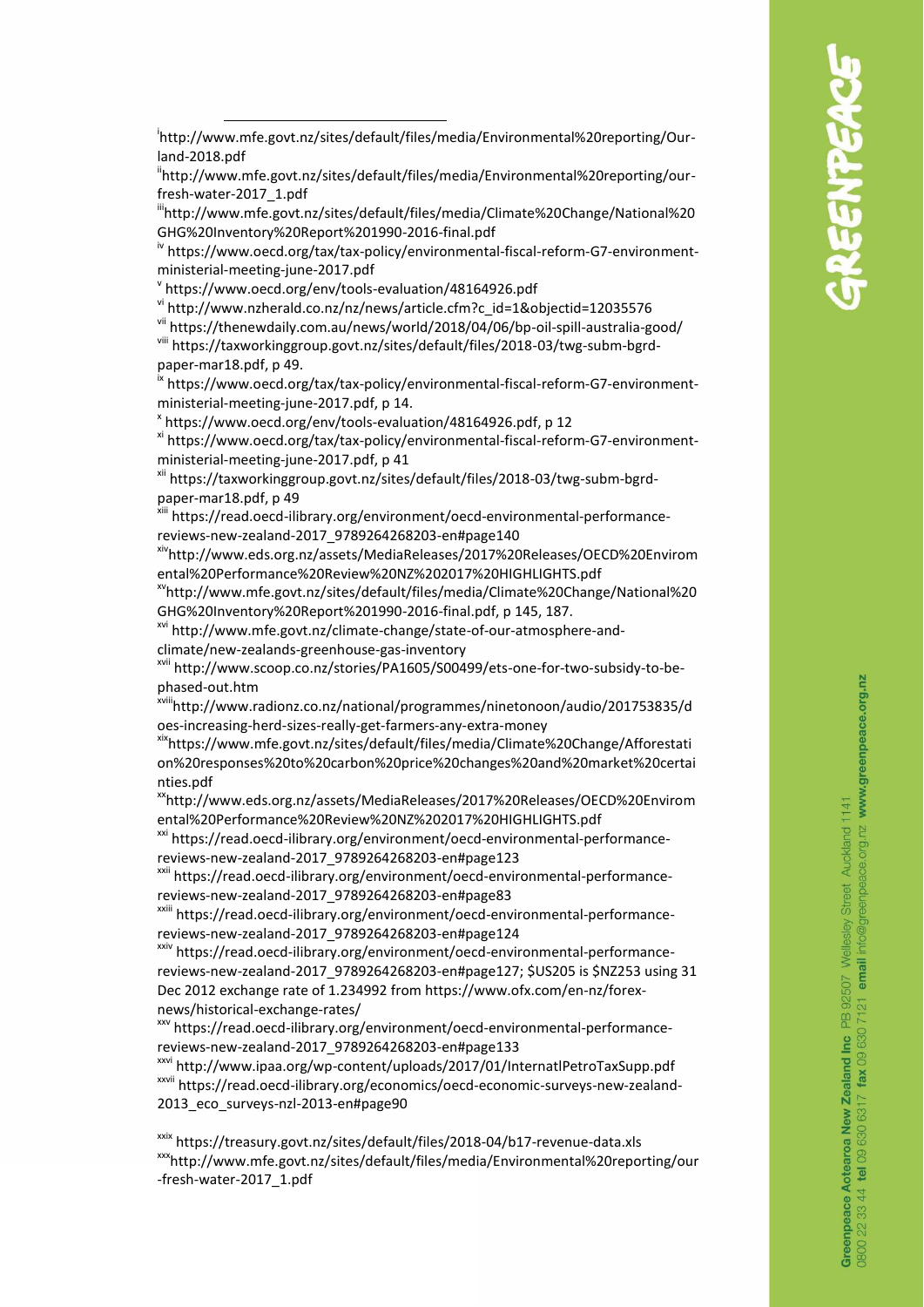xxxiihttp://www.mfe.govt.nz/sites/default/files/media/Environmental%20reporting/ou r-fresh-water-2017\_1.pdf

xxxiii http://www.mfe.govt.nz/publications/fresh-water/fresh-water-report-2017 water-quality/monitored-groundwater-quality

**xxxiv** The OECD recommends that New Zealand expand the use of economic instruments to internalize environmental and opportunity costs, promote innovation and encourage the efficient use of water (quality and quantity).

xxxv https://www.stuff.co.nz/business/farming/82696726/better-incentives-neededto-encourage-forestry\_2

xxxvi Source: http://www.siddc.org.nz/assets/Research/SIDDC-Past-Research/impactof-ludf.pdf

xxxvii https://www.stuff.co.nz/business/industries/97755574/how-much-nitrogenleaches-from-the-soil-in-new-zealand

xxxviii Hamill, K., MacGibbon, R., & Turner, J. (2010). Wetland feasibility for nutrient reduction to Lake Rotorua. Whakatane, New Zealand: Opus.

xxxix Ford-Robertson, J. (2013). RE: Rotorua Lake water quality. To Rotorua District Council & Bay of Plenty Regional Council. Rotorua, New Zealand

xl https://www.overseer.org.nz/frequently-asked-questions

-

xli[http://www.mfe.govt.nz/sites/default/files/media/Climate%20Change/National%20](http://www.mfe.govt.nz/sites/default/files/media/Climate%20Change/National%20GHG%20Inventory%20Report%201990-2016-final.pdf) [GHG%20Inventory%20Report%201990-2016-final.pdf,](http://www.mfe.govt.nz/sites/default/files/media/Climate%20Change/National%20GHG%20Inventory%20Report%201990-2016-final.pdf) p 187.

xlii [http://ec.europa.eu/environment/enveco/taxation/pdf/ch9\\_fertilisers.pdf](http://ec.europa.eu/environment/enveco/taxation/pdf/ch9_fertilisers.pdf) xliii http://www.undp.org/content/sdfinance/en/home/solutions/taxes-pesticideschemicalfertilizers.html

xliv http://www.dioxinnz.com/Spray-NZ-Hist/PDF/nz-pesticide-trends.pdf xlvhttp://www.eds.org.nz/assets/MediaReleases/2017%20Releases/OECD%20Envirom ental%20Performance%20Review%20NZ%202017%20HIGHLIGHTS.pdf

xlvi [https://taxworkinggroup.govt.nz/sites/default/files/2018-03/twg-subm-bgrd](https://taxworkinggroup.govt.nz/sites/default/files/2018-03/twg-subm-bgrd-paper-mar18.pdf)[paper-mar18.pdf,](https://taxworkinggroup.govt.nz/sites/default/files/2018-03/twg-subm-bgrd-paper-mar18.pdf) p 40.

xlviihttps://www.stuff.co.nz/business/farming/aquaculture/94814758/plastic-beingregularly-ingested-by-fish-consumed-in-new-zealand

xlviii [https://read.oecd-ilibrary.org/environment/the-political-economy-of-effective](https://read.oecd-ilibrary.org/environment/the-political-economy-of-effective-biodiversity-policy-reform_9789264269545-en#page109)[biodiversity-policy-reform\\_9789264269545-en#page109,](https://read.oecd-ilibrary.org/environment/the-political-economy-of-effective-biodiversity-policy-reform_9789264269545-en#page109) p 107.

xlix Personal Communication with Dr Glenn Simmons.

l [https://read.oecd-ilibrary.org/environment/the-political-economy-of-effective](https://read.oecd-ilibrary.org/environment/the-political-economy-of-effective-biodiversity-policy-reform_9789264269545-en#page109)[biodiversity-policy-reform\\_9789264269545-en#page109,](https://read.oecd-ilibrary.org/environment/the-political-economy-of-effective-biodiversity-policy-reform_9789264269545-en#page109) p 108.

<sup>ii</sup> Johnson, R. N., (1995). Implications of Taxing Quota Value in an Individual

Transferable Quota Fishery. Marine Resource Economics 10(4): 327-340

lii [https://www.mfe.govt.nz/sites/default/files/media/Waste/Review-of-the](https://www.mfe.govt.nz/sites/default/files/media/Waste/Review-of-the-effectiveness-of-the-waste-disposal-levy-2017.pdf)[effectiveness-of-the-waste-disposal-levy-2017.pdf,](https://www.mfe.govt.nz/sites/default/files/media/Waste/Review-of-the-effectiveness-of-the-waste-disposal-levy-2017.pdf) p10, 62.

Wilson, D., Chowdhury, T., Elliott, T., Elliot, L., and Hogg, G., (2017). A waste opportunity, Euonmia.

liv [https://www.wasteminz.org.nz/wp-content/uploads/2017/06/NZ-Waste-Disposal-](https://www.wasteminz.org.nz/wp-content/uploads/2017/06/NZ-Waste-Disposal-Levy-Final-Report-Eunomia-30-May-2017.pdf)[Levy-Final-Report-Eunomia-30-May-2017.pdf,](https://www.wasteminz.org.nz/wp-content/uploads/2017/06/NZ-Waste-Disposal-Levy-Final-Report-Eunomia-30-May-2017.pdf) p 25, 55.

<sup>lv</sup> [http://www.nzherald.co.nz/nz/news/article.cfm?c\\_id=1&objectid=11992923](http://www.nzherald.co.nz/nz/news/article.cfm?c_id=1&objectid=11992923) <sup>lvi</sup> https://www.stuff.co.nz/environment/100286427/21m-of-nz-waste-turned-away-

from-china

lvii https://www.radionz.co.nz/news/national/354179/china-s-plastic-ban-exports-toother-parts-of-asia-soar

lviii<https://www.sciencedirect.com/science/article/pii/S0308597X17305377> lixhttps://static1.squarespace.com/static/539a5fdee4b09201c768daef/t/59f79b54692 6704f354d8cee/1509399400468/The+InCENTive+to+Recycle\_full+report.pdf lxhttp://www.nzherald.co.nz/nz/news/article.cfm?c\_id=1&objectid=11992923